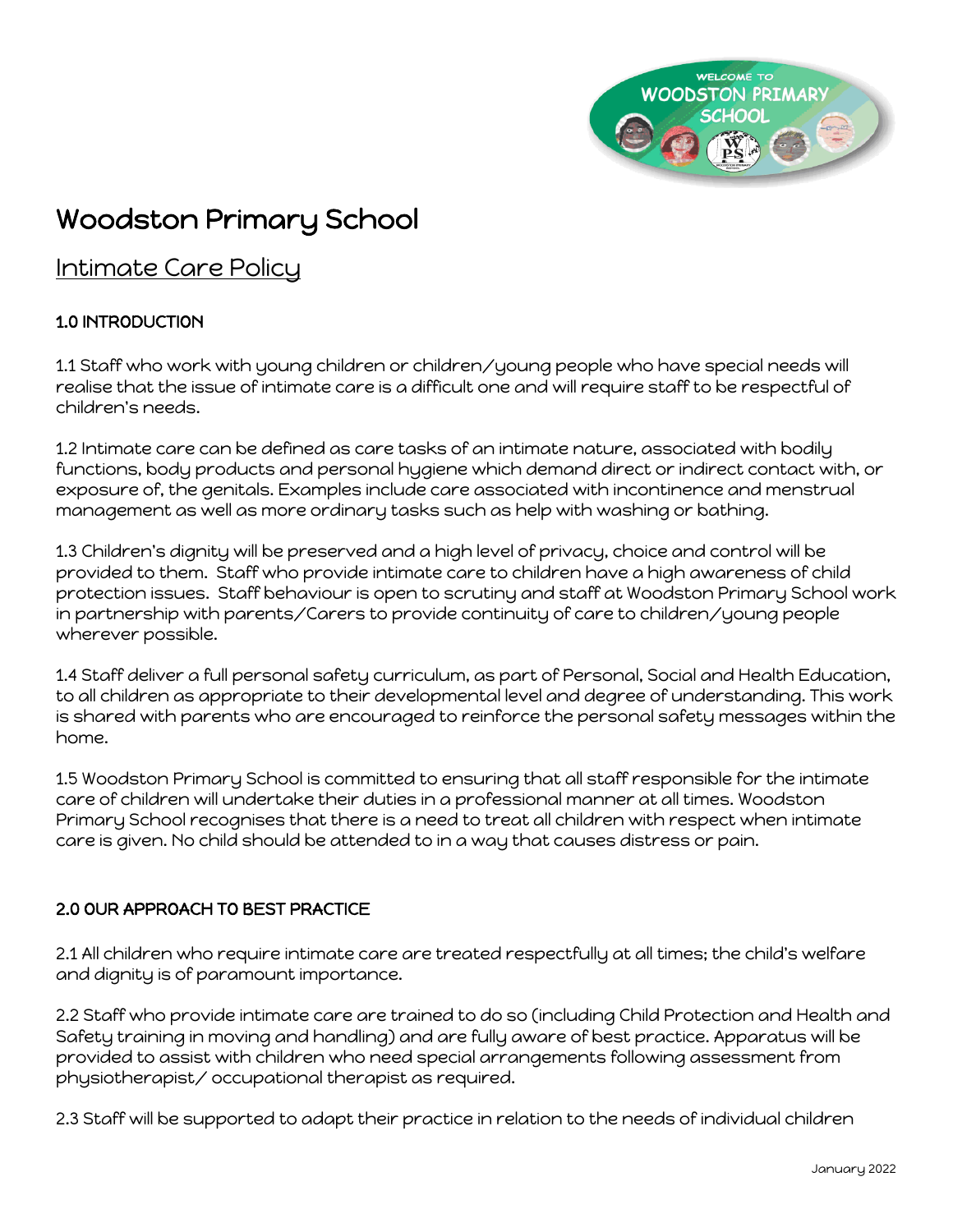taking into account developmental changes such as the onset of puberty and menstruation. Wherever possible staff who are involved in the intimate care of children/young people will not usually be involved with the delivery of sex and relationship education to their children/young people as an additional safeguard to both staff and children/young people involved.

2.4 There is careful communication with each child who needs help with intimate care in line with their preferred means of communication (verbal, symbolic, etc.) to discuss the child's needs and preferences. The child is aware of each procedure that is carried out and the reasons for it.

2.5 As a basic principle, children will be supported to achieve the highest level of autonomy that is possible given their age and abilities. Staff will encourage each child to do as much for themselves as they can. This may mean, for example, giving the child responsibility for washing themselves. Individual intimate care plans will be drawn up for particular children as appropriate to suit the circumstances of the child. These plans include a full risk assessment to address issues such as moving and handling, personal safety of the child and of the carer (Appendix 1).

2.6 Each child's right to privacy will be respected. When carrying out intimate care for a child, two adults will always be present. All intimate care will be recorded each time it takes place (Appendix 2). If age appropriate, an agreement between the child and staff will be completed (Appendix 4).

2.7 Parents/carers will give permission and be involved with their child's intimate care arrangements on a regular basis; a clear account of the agreed arrangements will be recorded on the child's care plan (Appendix 3 & 5). The needs and wishes of children and parents will be carefully considered alongside any possible constraints; e.g. staffing and equal opportunities legislation.

2.8 Each child/young person will have an assigned senior member of staff to act as an advocate to whom they will be able to communicate any issues or concerns that they may have about the quality of care they receive.

### 3.0 THE PROTECTION OF CHILDREN

3.1 Child Protection and Safeguarding procedures will be accessible to staff and adhered to.

3.2 Where appropriate, all children will be taught personal safety skills carefully matched to their level of development and understanding.

3.3 If a member of staff has any concerns about physical changes in a child's presentation, e.g. marks, bruises, soreness etc. s/he will immediately report concerns to the appropriate manager/ a Designated Safeguarding Lead for Child Protection. A clear record of the concern will be completed on My Concern and referred to Children's Social Care and/or the Police if necessary. Parents will be asked for their consent or informed that a referral is necessary prior to it being made unless doing so is likely to place the child at greater risk of harm.

3.4 If a child becomes distressed or unhappy about being cared for by a particular member of staff, the matter will be looked into and outcomes recorded. Parents/carers will be contacted at the earliest opportunity as part of this process in order to reach a resolution. Staffing schedules will be altered until the issue(s) are resolved so that the child's needs remain paramount. Further advice will be taken from outside agencies if necessary. In the event of the absence of key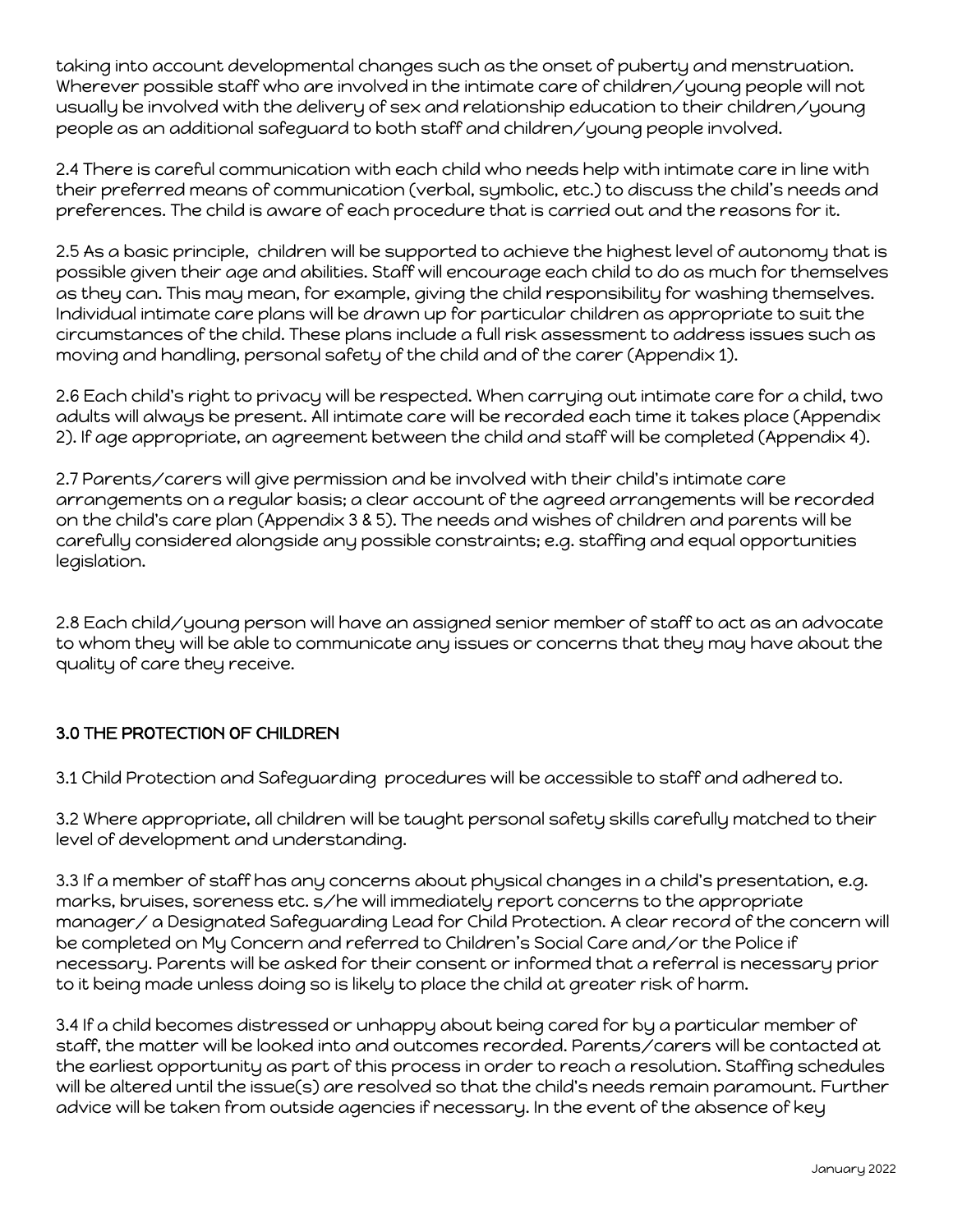members of staff the school will provide an alternative member of staff subject to the conditions above.

3.5 If a child makes an allegation against a member of staff, all necessary procedures will be followed.

This policy was ratified by the Governing body in January 2022 and will be reviewed every two years (or earlier if required).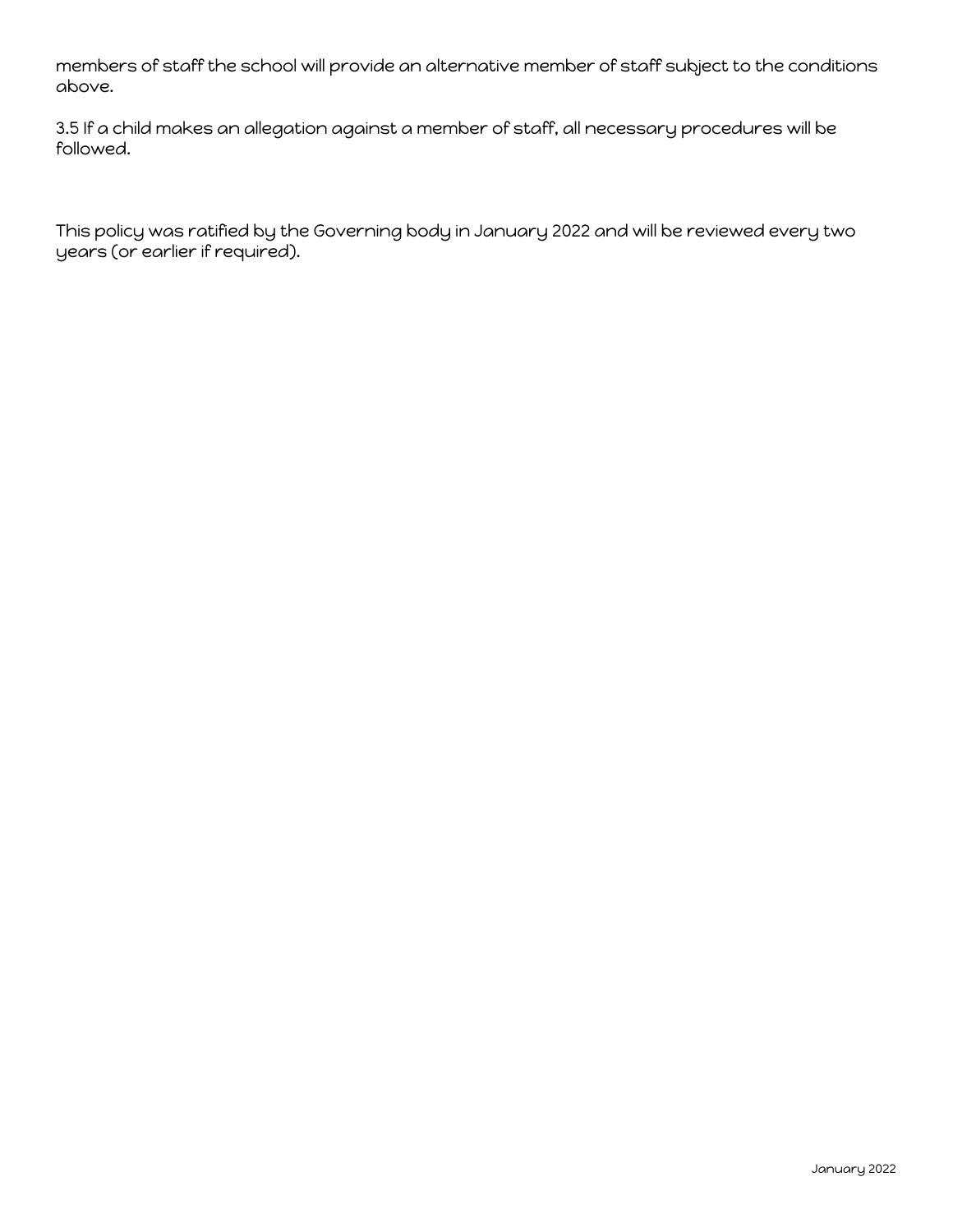## Appendix 1 – Intimate care risk assessment (adapted as needed for each child)

|                                      |                                                                                   |                                 | <b>NOODSTON PREMIEW</b><br>VOODSTON<br>PRIMARY SCHOOL                                                                                                   |                                          |                                                                                |
|--------------------------------------|-----------------------------------------------------------------------------------|---------------------------------|---------------------------------------------------------------------------------------------------------------------------------------------------------|------------------------------------------|--------------------------------------------------------------------------------|
|                                      |                                                                                   |                                 | Name of child: ______________________________                                                                                                           |                                          |                                                                                |
|                                      |                                                                                   |                                 | Date completed: ___________________________                                                                                                             |                                          |                                                                                |
|                                      |                                                                                   |                                 | Date of Review: _____________ (or earlier if needed)                                                                                                    |                                          |                                                                                |
|                                      |                                                                                   |                                 |                                                                                                                                                         |                                          |                                                                                |
|                                      |                                                                                   |                                 | Name: ____________________________ Relationship to child: __________________                                                                            |                                          |                                                                                |
| Hazard                               | <b>Risks</b>                                                                      | <b>Risk</b><br>level<br>(H.M.L) | <b>Precautions Needed</b>                                                                                                                               | <b>Risk Level</b><br>Achieved<br>(H.M.L) | <b>Additional Action</b><br><b>Needed</b>                                      |
| Trips, slips,<br>falls               | Major or minor<br>risk to staff and M<br>children.                                |                                 | Toileting protocol in place<br>and owned by all staff.<br>Spillages of urine or faeces<br>dealt with promptly.                                          |                                          | Protocol followed.<br>Spillage<br>equipment<br>available.                      |
| Health risks                         | Health risks to<br>pupils and staff<br>e.g. infection,<br>diarrhoea,<br>vomiting. | M                               | Protocol in place and owned<br>by all staff. All staff trained in<br>good hygiene practice. Staff  L<br>aware of infection/health<br>risks.             |                                          | Protocol reviewed<br>regularly and all<br>staff receive<br>refresher training. |
| Manual<br>Handling                   | Major or minor<br>risk of injury to<br>staff and pupils.                          | M                               | Risk assessment in place.<br>Staff training undertaken.                                                                                                 |                                          | Staff members<br>attend refresher<br>training at regular<br>intervals.         |
| Inadequate<br>changing<br>facilities | Health and<br>safety risk to<br>staff and pupils.                                 | M                               | See Accessibility Plan.<br>Protocol in place. Good<br>hygiene practice, regular<br>disinfecting of area. Privacy<br>and dignity of pupil<br>maintained. |                                          |                                                                                |
| Child<br>protection<br>(CP)          | Injury to pupil or<br>allegations<br>against staff.                               |                                 | All staff members receive<br>annual CP training and<br>aware of best practice. All                                                                      |                                          |                                                                                |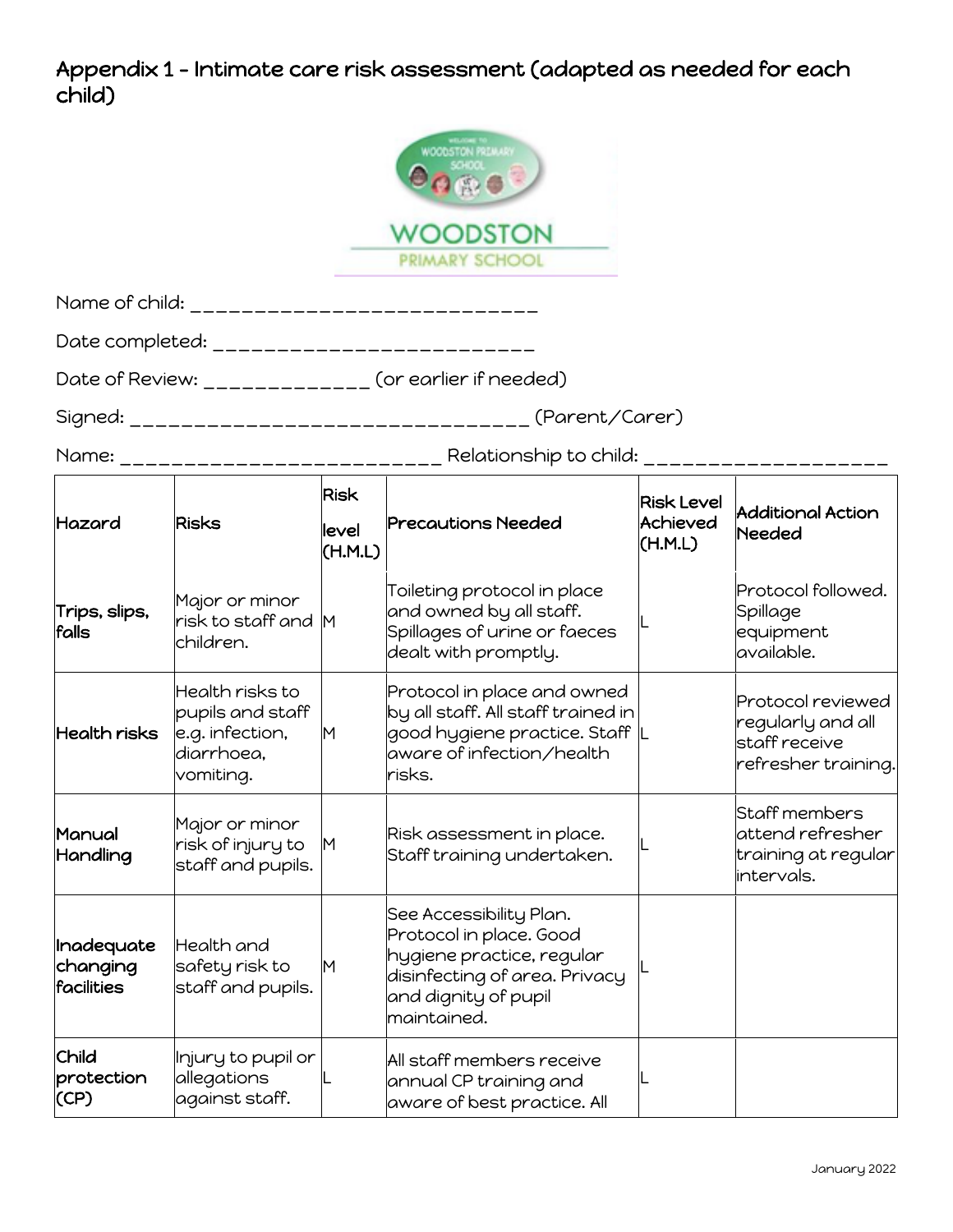|                      |                               |    | staff DBS checked. Protocol<br>in place.                                                               |                                                                                         |
|----------------------|-------------------------------|----|--------------------------------------------------------------------------------------------------------|-----------------------------------------------------------------------------------------|
| Equipment<br>failure | Injury to pupil or<br>lstaff. |    | Regular equipment<br>maintenance by a<br>competent adult. Regular<br>staff checks. Faults<br>reported. |                                                                                         |
| Fire                 | Injury or death.              | ΙM | H&S policy in place. Advice<br>from Fire Service about safe L<br>practices and refuge areas.           | Regular fire drills.<br>All staff and pupils<br>laware of fire<br>safety<br>procedures. |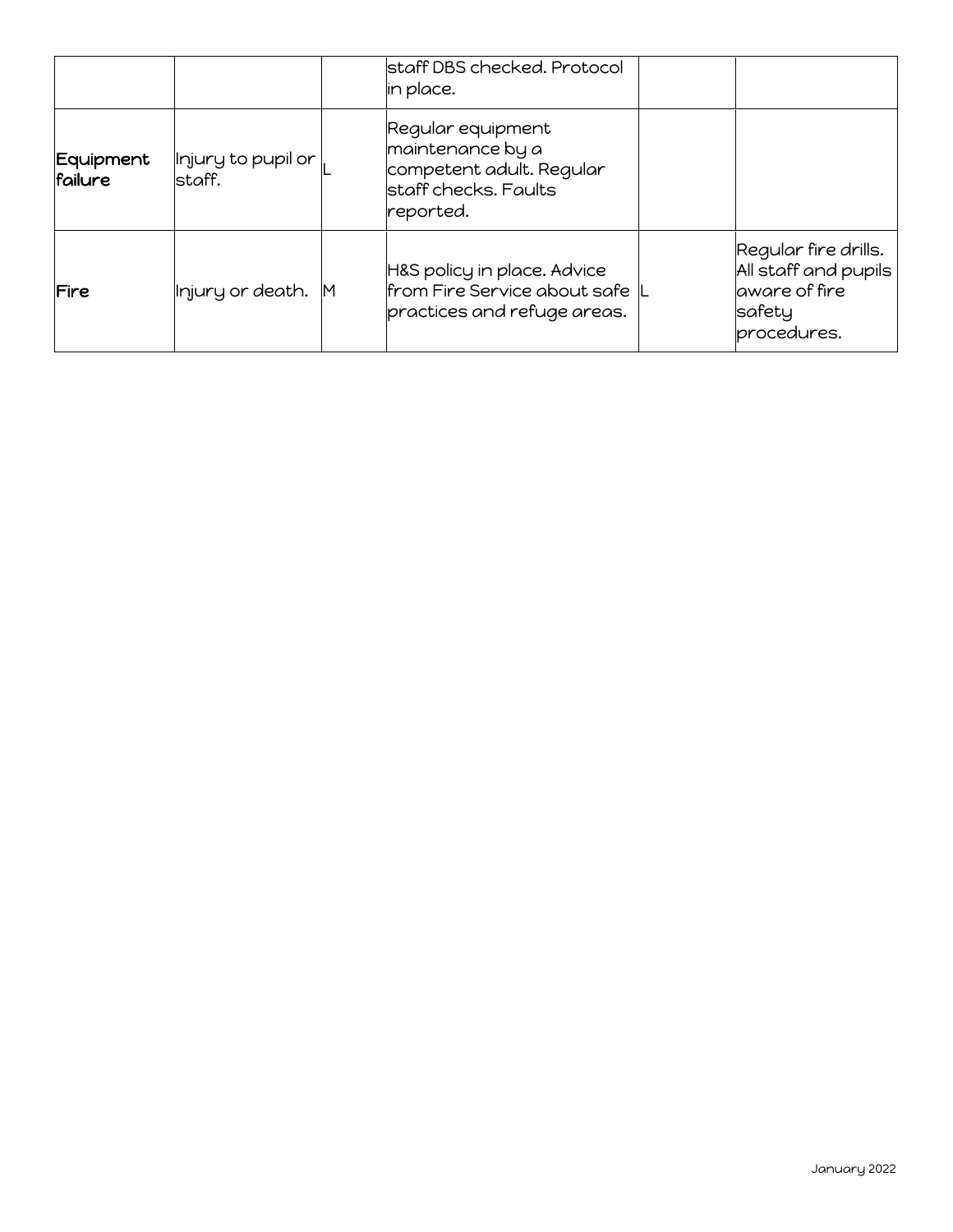# Appendix 2 - Record of intimate care intervention

Name of child: \_\_\_\_\_\_\_\_\_\_\_\_\_\_\_\_\_\_\_\_\_\_\_\_\_\_\_

Class/ Year Group: \_\_\_\_\_\_\_\_\_\_\_\_\_\_\_\_\_\_\_\_\_\_\_\_\_\_\_\_\_\_\_

Name of Support Staff Involved: \_\_\_\_\_\_\_\_\_\_\_\_\_\_\_\_\_\_\_\_\_\_\_\_\_\_\_\_\_\_\_\_\_\_\_\_

| Date | Time | Procedure | Staff signature | Second<br>signature |
|------|------|-----------|-----------------|---------------------|
|      |      |           |                 |                     |
|      |      |           |                 |                     |
|      |      |           |                 |                     |
|      |      |           |                 |                     |
|      |      |           |                 |                     |
|      |      |           |                 |                     |
|      |      |           |                 |                     |
|      |      |           |                 |                     |
|      |      |           |                 |                     |
|      |      |           |                 |                     |
|      |      |           |                 |                     |
|      |      |           |                 |                     |
|      |      |           |                 |                     |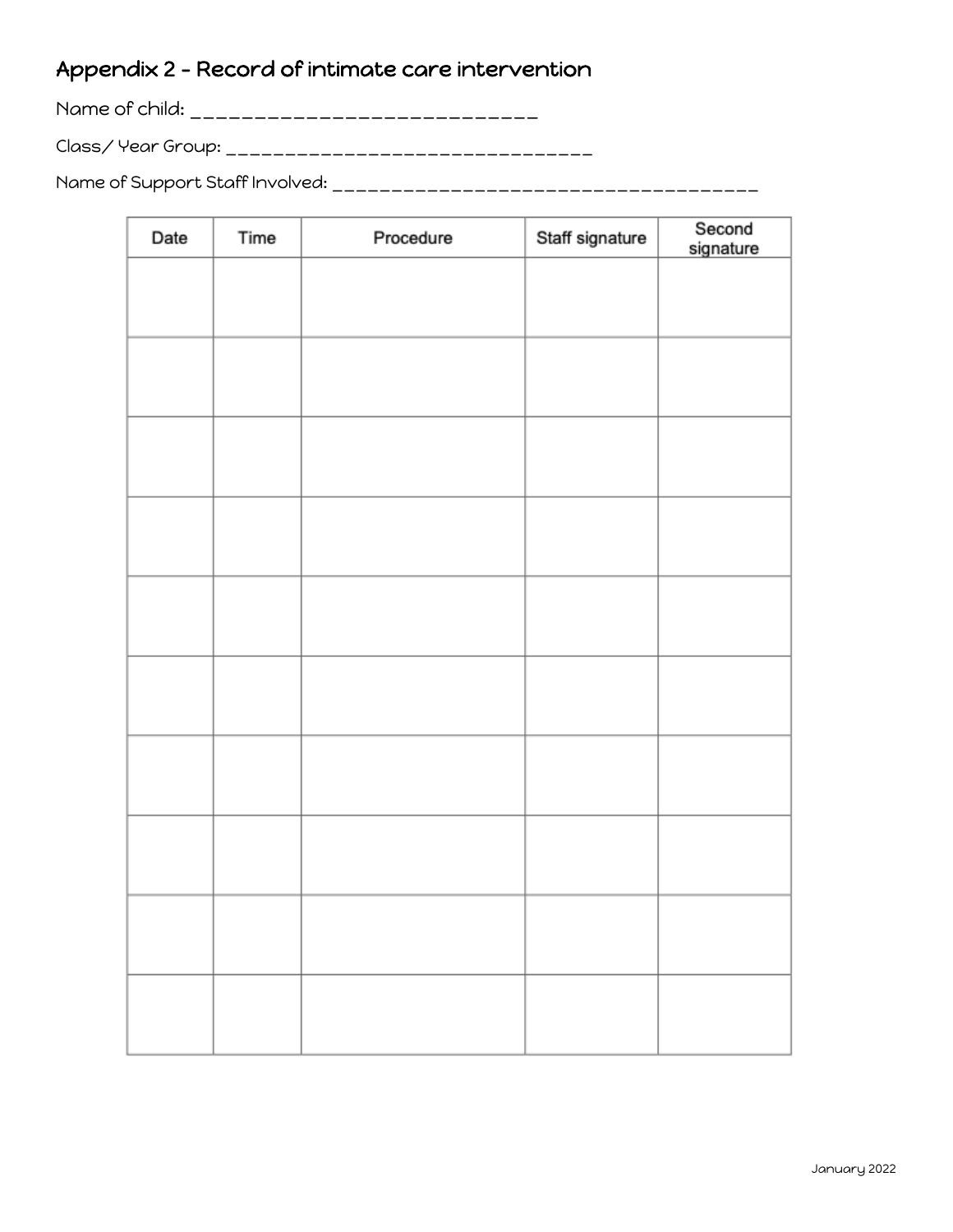# Appendix 3 - Toilet management plan



| Child's Name _______________________________ |                                                                    |
|----------------------------------------------|--------------------------------------------------------------------|
| Class/Year Group ________                    |                                                                    |
|                                              |                                                                    |
|                                              | Date of Record __________________ Review Date ____________________ |
| Area of Need:                                |                                                                    |
| Equipment required:                          |                                                                    |
| Location of suitable toilet facilities:      |                                                                    |
| Support required:                            | Frequency of support:                                              |

## Working towards Independence

| Child will try to                             | Personal Assistant will | Target achieved (date) |  |
|-----------------------------------------------|-------------------------|------------------------|--|
|                                               |                         |                        |  |
|                                               |                         |                        |  |
|                                               |                         |                        |  |
| Signed ___________________                    | Parents/Carers          |                        |  |
| Signed ______________________ Member of Staff |                         |                        |  |
| Signed ____________________                   | Second Member of        |                        |  |
| Staff Signed<br>--------------------          | Child (if appropriate)  |                        |  |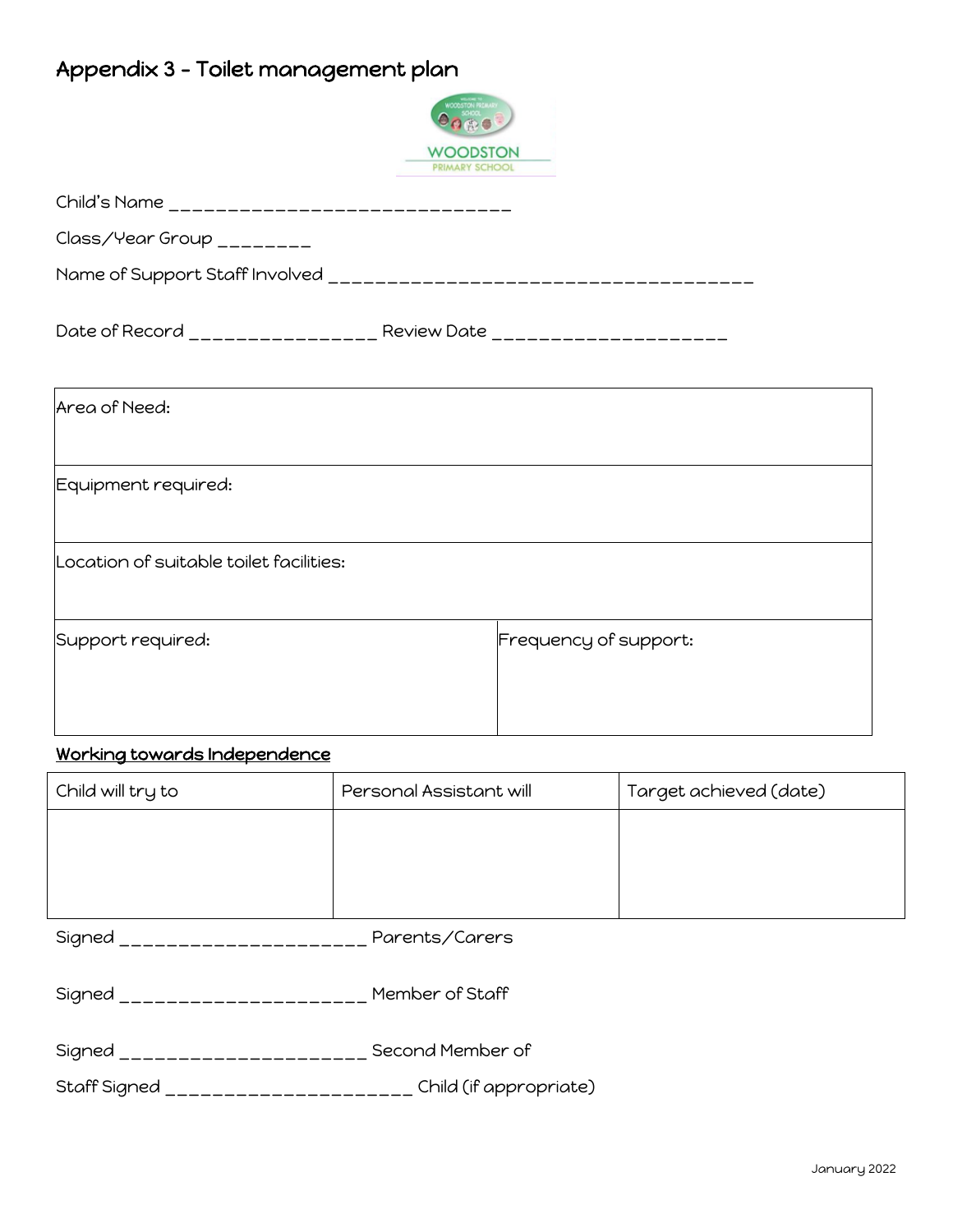## Appendix 4 - Agreement between child and staff member(s)



| Child's Name                                    |             |
|-------------------------------------------------|-------------|
| $Class/Year$ Group $\_\_\_\_\_\_\_\_\_\_\_\_\_$ |             |
| Name of Support Staff Involved                  |             |
| Date                                            | Review Date |

#### Support Staff

As the adult helping you in the toilet you can expect me to do the following:

- When I am the identified person I will stop what I am doing to help you in the toilet. I will avoid all unnecessary delays.
- When you use our agreed emergency signal, I will stop what I am doing and come and help.
- I will treat you with respect and ensure privacy and dignity at all times.
- I will ask permission before touching you or your clothing.
- I will check that you are as comfortable as possible, both physically and emotionally.
- If I am working with a colleague to help you, I will ensure that we talk in a way that does not embarrass you.
- I will look and listen carefully if there is something you would like to change about your Toilet Management Plan.

#### Child

As the child who requires help in the toilet you can expect me to do the following:

- I will try, whenever possible, to let you know a few minutes in advance, that I am going to need the toilet so that you can make yourself available and be prepared to help me.
- I will try to use the toilet at break time or at the agreed times.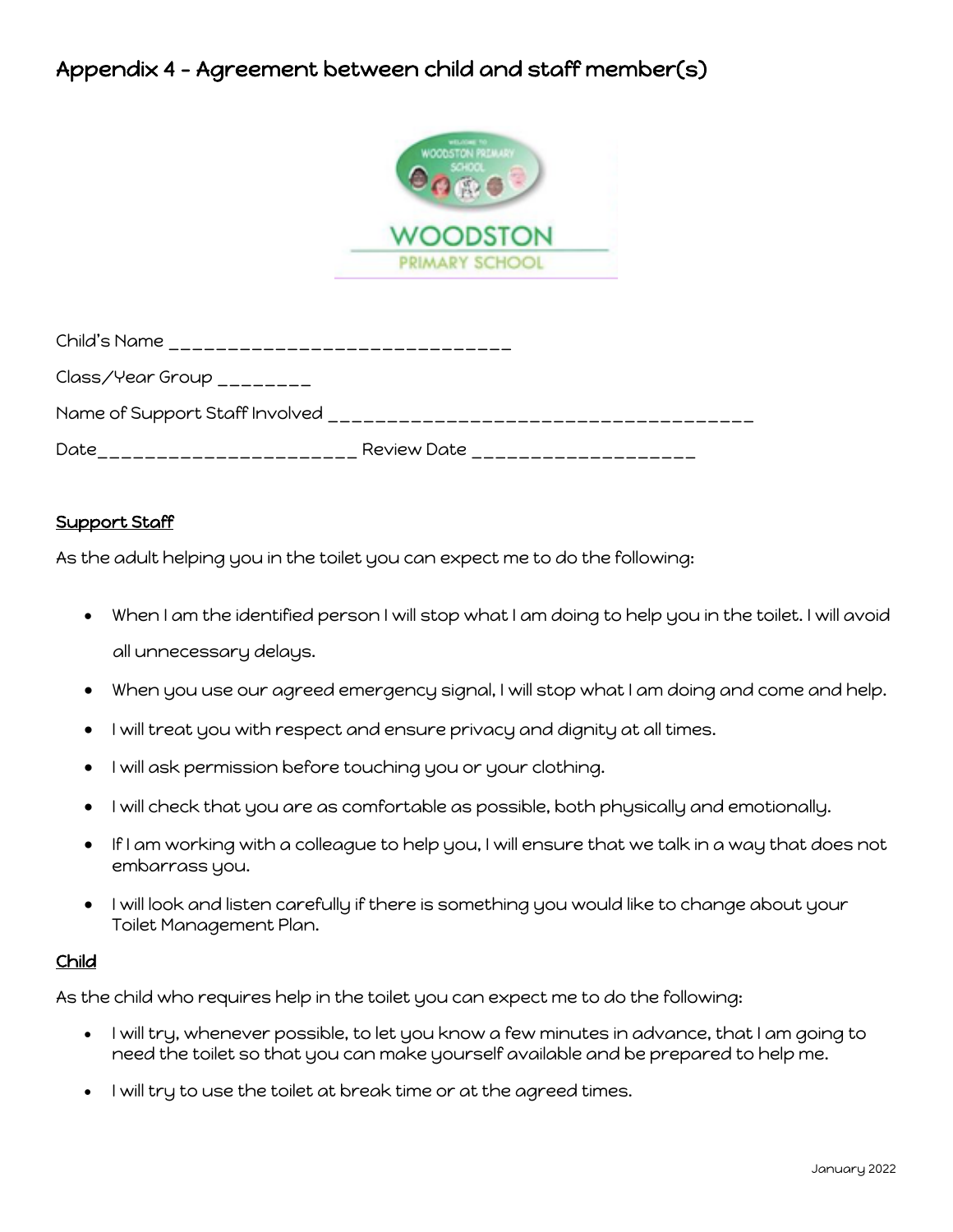- I will only use the agreed emergency signal for real emergencies.
- I will tell you if I want you to stay in the room or stay with me in the toilet.
- I will tell you straight away if you are doing anything that makes me feel uncomfortable or embarrassed.
- I may talk to other trusted people about how you help me. They too will let you know what I would like to change.

Signed \_\_\_\_\_\_\_\_\_\_\_\_\_\_\_\_\_\_\_\_\_ Member of Staff

Signed \_\_\_\_\_\_\_\_\_\_\_\_\_\_\_\_\_\_\_\_\_ Member of Staff

Signed \_\_\_\_\_\_\_\_\_\_\_\_\_\_\_\_\_\_\_\_\_ Child (if appropriate)